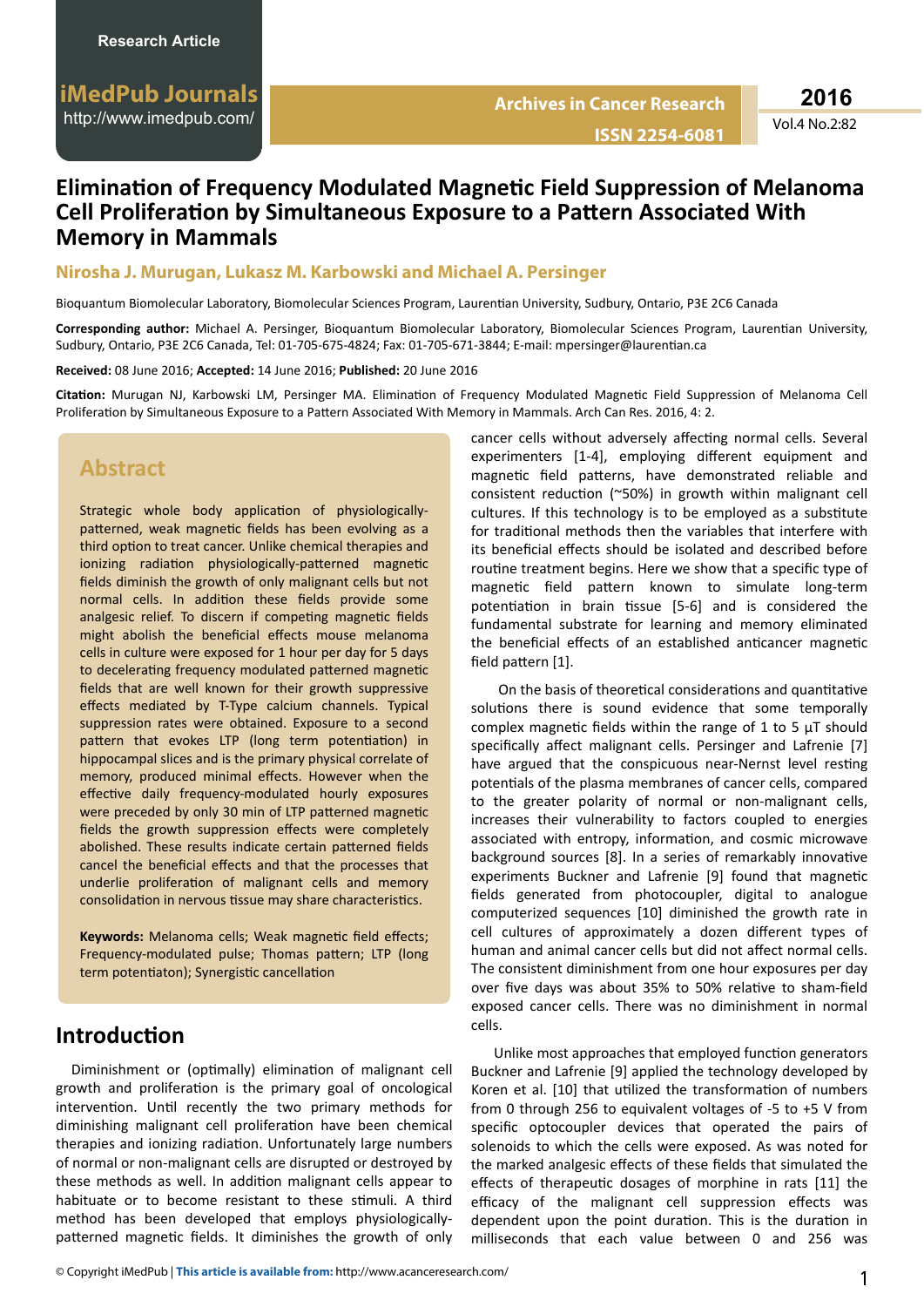#### **ISSN 2254-6081** Vol.4 No.2:82

converted to voltages applied to the solenoids to produce the field. The optimal point duration has been 3 ms. Point durations that are less or more than this value have not been effective. Consistent with the Persinger and Lafrenie [7] hypothesis there is empirical evidence that this 3 ms point duration may reflect a fundamental property of proton function within the structure of space [12,13].

The specific pattern of magnetic field that has been most frequently employed successfully is a decelerating frequency modulated configuration popularly labeled the Thomas pattern after Dr. Alex Thomas who was one of the students in the laboratory at time of its construction. It is shown in **Figure 1**. Applications of this pattern with intensities around 3 μT have been shown to significantly influence the influx of calcium ions into melanoma cells. Buckner et al. [14] verified that the cellular mechanism for this effect was strongly dependent upon the operation of T-Type calcium channels. However other calculations have suggested that protons or proton channels coupled to these channels may be significant modulators. T-type channels are also strongly correlated with enhanced spontaneous electrical activity that is associated with epilepsy [15] in more extreme forms and memory-related consolidation within normal frameworks [16]. LTP or long-term potentiation is the label for a class of electrophysiological phenomena found primarily in neurons or paraneurons that has been considered the primary substrate for the representation of experience, i.e., memory. It is primarily reflected as the maintained diminished threshold in scattered spatial aggregates of cells to respond to stimulus configurations that have been encouraged previously.



A review of the scientific literature in oncology and in learning reveals the striking similarity of the common biomolecular signaling pathways involved with memory consolidation and proliferation of malignant cells [17]. It may not be serendipitous that LTP occurs primarily within the relatively unique neuron-type cell which does not divide following differentiation. If the conditions that contribute to

cancer proliferation and memory consolidation in mammals were too similar then any process that enhanced LTP activity within cerebral function could encourage malignancy. We digitized the same pattern that when employed as electrical stimulation produced LTP in hippocampal slices [5]. St-Pierre and Persinger [18] reported results that may support this supposition. They found that rats exposed prenatally to a very complex magnetic field (the lindagene pattern) composed of 10,000 points with more than a dozen distinct patterns (one of which was the Thomas pattern) where each pattern was punctuated by 200 ms of a LTP sequence displayed mild organizational anomalies within the hippocampus. Some rats displayed conspicuous malformations that were similar to ontogenetic malignant growths within large areas of the hippocampus **(Figure 2)**.



**Figure 2** The LTP (Long-term potentiation) pattern which is the magnetic field equivalent of the electrical current pattern known to induce LTP in hippocampal slices. Note this pattern is only one  $(+)$  polarity.

That whole body experimentally applied LTP-patterned magnetic fields could block natural brain-related activity that is associated with learning and memory was clearly demonstrated by Mach and Persinger [19]. They found that rats trained in the Morris water maze every hour and either exposed to the LTP pattern for either 30 min before or 30 min after the maze displayed markedly asymmetric deficits that were comparable to complete depolarization of the hippocampus with DC currents. Those exposed to the LTP pattern before the next training exhibited marked learning deficits. Those exposed to the same LTP pattern for 30 min but after the previous training did not differ appreciably from nonexposed rats. This temporal anisotropy supported the robust nature of the effect and the importance of the ongoing processes at the time of the field exposure. We reasoned that the potency of the LTP pattern might be sufficient to interact with the effects of the Thomas pattern when applied to malignant cell cultures.

### **Methods**

All experiments were completed in triplicate. Mouse melanoma (B16 - BL6) cells were cultured onto 60 mm x 15 mm dishes in DMEM (Dulbecco's Modified Eagle Medium) that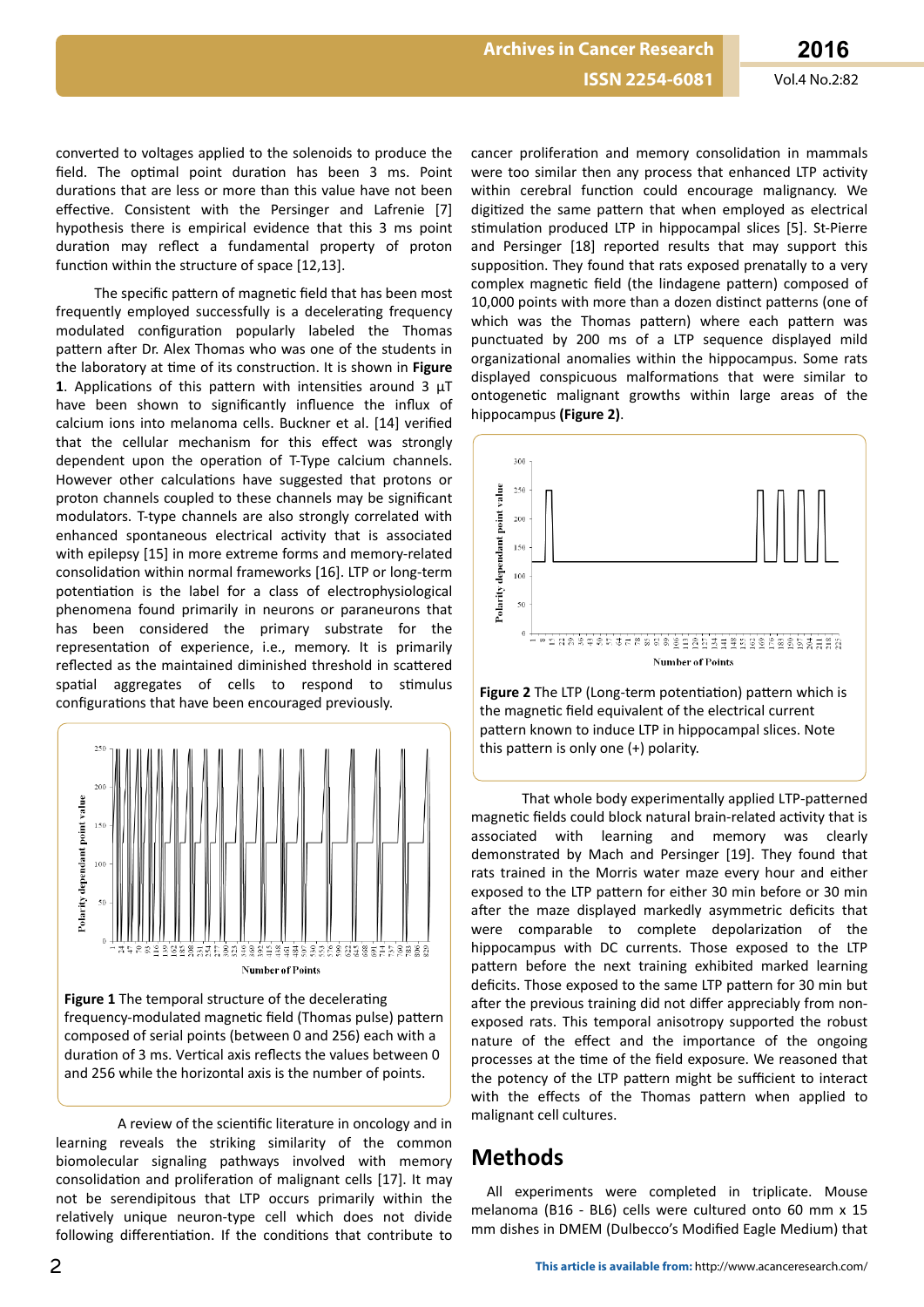**ISSN 2254-6081** Vol.4 No.2:82

contained 10% fetal bovine albumin and antibiotics in a 5% carbon dioxide environment at 37°C in standard incubators. Cells were exposed to one of four conditions. They were: 1) sham field, 2) Thomas pattern (3 ms point duration), 3) LTP (3) ms point duration), or, 4) LTP+Thomas (each 3 ms point durations). Cells were exposed for 1 hour per day for 5 consecutive days, with the exception of condition 4. Here a 30 min LTP exposure preceded the 1 hr Thomas pattern exposure. After five days the cells were harvested and counted by standard hemocytometer quantification methods using Trypan blue staining. For each sampled plate eight separate counts were obtained and averaged. The procedure was similar to our hundreds of previous experiments [20].

In summary 0.5 to 1 million mouse melanoma B16 cells were exposed in stacks of six plates within custom-constructed acrylic exposure boxes which were 10 cm x 10 cm x 10 cm. On each side of the box a Radioshack Reed Relay (SPST-5VDC; 275-0232) was attached (rated 0.5 A; 125 AC; coil resistance 250 ohms, nominal current 20 mA). They were encased in a plastic film canister (Figure 3). The magnetic field time-varying patterns were generated simultaneously between each of the two opposing solenoids. The strength of the computergenerated time-varying magnetic field within which the stacks of 6 plates were placed averaged 28 mG and was based upon theoretical calculations [7].



**Figure 3** Example of the plastic exposure chambers for cell cultures. Each white canister contained a solenoid. Pairs of solenoids in the same plane were connected such that the field was generated in the same plane in all three planes by the input from the unique circuit composed of optocouplers, tyristors, Triac switches and LED whose temporal patterns were controlled by the software with programmable options for the point durations producing the patterns.

#### **Results**

The results were clear and consistent. As shown in **Figure 4**, the melanoma cells that had been exposed for 1 hour per day for five consecutive days to the frequency-modulated (Thomas) pattern displayed about a 40% reduction in numbers. This was comparable to the results reported by other experimenters. In comparison the cells exposed to the LTP pattern displayed a statistically significant (no overlap in standard errors of the means) although much weaker suppression effect compared to the sham-field controls (p=0.004). However, by far the most important result was the complete elimination of the beneficial suppression effects of the Thomas pattern if the cells had been exposed to LTP pattern for only 30 min per day just before the 60 min exposure to the Thomas pattern.



**Figure 4** Numbers of cells counted after 5 days (1 hr per day) exposures to either sham fields (control) or to one of three magnetic field configurations: the Thomas pattern only, the LTP pattern only, or both fields (the LTP followed by the Thomas pattern). Vertical bars indicate standard errors of the mean.

# **Discussion**

Many other experimenters [1-4] as well as our research group have shown that exposures of malignant cells for one or more hours per day for five or so consecutively days results in consistent suppression of growth rates. Normal cells have not been affected. The optimal point duration, that is the specific time each number that generates a particular voltage and a specific strength of magnet field occurs, is 3 ms. This point duration has been associated with the properties of protons within space [12], the duration and concentrations of the proton movements within the hydronium ion and their dynamics within proton channels [21].

The temporal specificity of the Thomas pattern that produces the suppression of malignant cell growth is very clear. Reversal of the pattern does not produce malignant cell suppression [9]. This indicates that the temporal arrow of the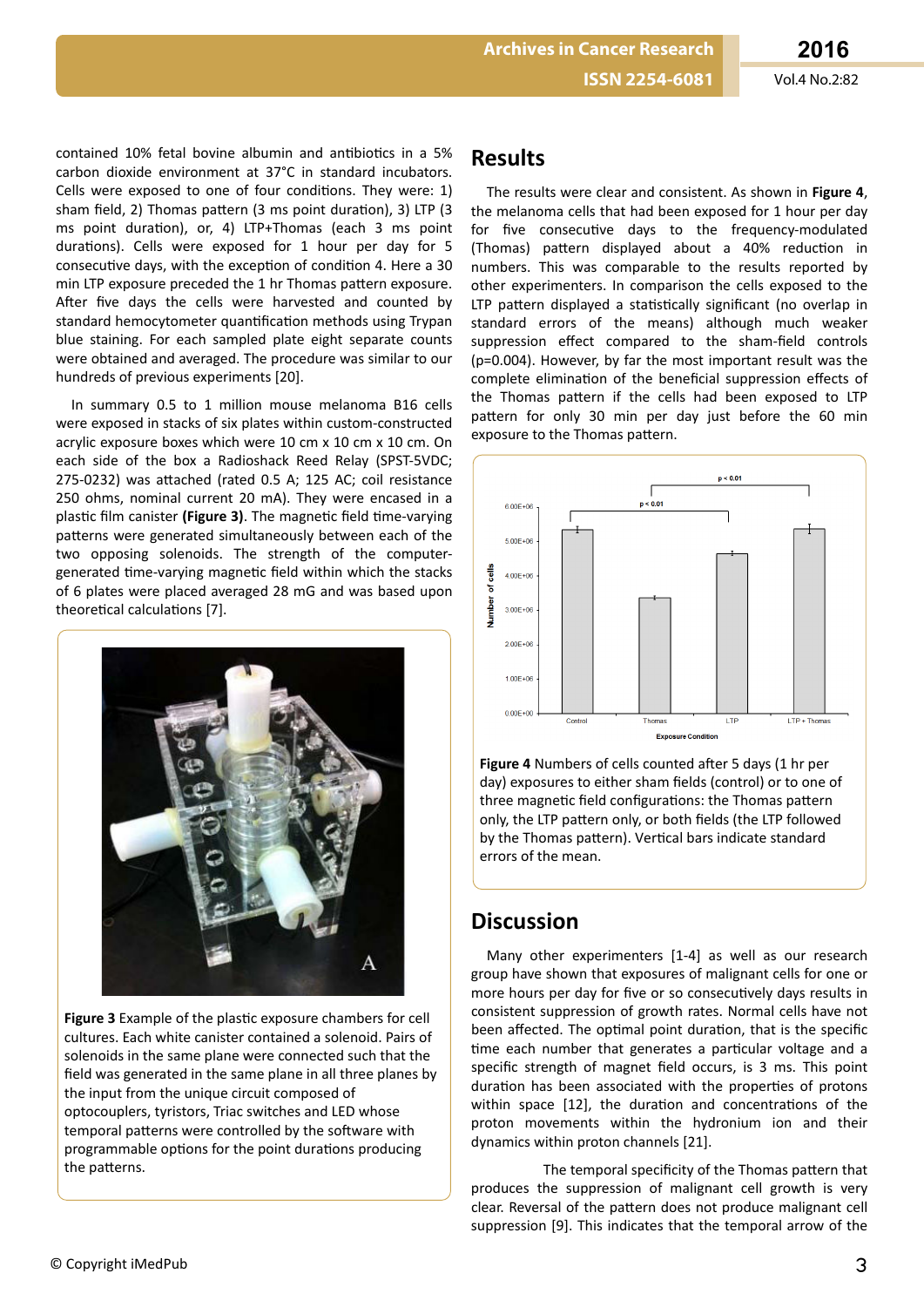field is essential for the effect and that the potency is not nonspecific. The point duration of the successive computergenerated voltages that produce the pattern is also critical. If the duration is not 3 ms but  $<$  2 m or >4 ms malignant cells respond as if they were sham field-exposed. The physical chemical bases for this temporal particularity could be related to the two step energy boundaries associated with calcium channels or with the unusual features of the proton channel.

It is relevant that the digitized quantitative electroencephalogram of the right hemisphere (but not the left) of a person with exceptional and qualitatively different memory and information access abilities displayed spectral power densities profiles that are very similar to the Thomas pattern. In fact when this Harribance Configuration was applied as magnetic fields through geometry of solenoids similar to the present experiment [22] for 1 hr per day for 5 days to melanoma cells they exhibited a comparable suppression effect. Applications of the left hemispheric fields from this person's brain produced effects that did not differ significantly from sham-field exposures. These results indicate that some human brains may exhibit electromagnetic configurations that when applied within the appropriate geometry can suppress the growth of malignant cells as effectively as theoretically generated patterns. Interestingly, 3 ms point durations are equivalent to about 330 Hz which is the upper boundary for the fast frequencies measured in human and rat epileptic brain [23].

If one assumes that the inhibitory effect upon the processes that contribute to aberrant proliferation in cancer cells is similar to the temporal structure intrinsic to the Thomas pattern that shares some feature with the Harribance Configuration then application of the LTP pattern to the latter should also produce cancellation. Search for previous research with Mr. Harribance indicated he had been exposed transcerebrally (across the temporal lobes) to several different magnetic patterns. The configuration that evoked the greatest change in his subjective experiences had been the LTP pattern [24].

Appropriately patterned magnetic fields, such as the LTP configuration, are not the only stimuli that can cancel the suppression effects of the Thomas pattern. Murugan et al. [25] exposed melanoma cells as well as sectioned planarian to either LED (light emitting diode) generated red, blue, or green light pulsed as a Thomas pattern (3 ms duration), the Thomas pattern as a magnetic field only, or the combination of the two. Whereas the Thomas pattern only produced the typical suppression of melanoma cell growth (but enhanced regeneration of planarian) and blue simulated this condition green light elicited minimal effects. When the green light was pulsed with the magnetic field as the Thomas pattern the growth suppression effects were completely eliminated in a manner similar to the LTP+Thomas influence noted in the present experiments.

Isolating the different classes of stimuli that can eliminate the beneficial effects of applied magnetic fields to malignant cells will be required to ensure the maximum efficiency. In addition identification of these stimuli and the mechanisms, through which the growth inhibitory effects are blocked, may reveal not only the basic mechanisms involved with malignancy but the physical chemical principles upon which they are based. It may also reveal a recondite relationship between the development "switch" for biomolecular cascades that trigger LTP induction and malignant potential [26] as well as the functional transition between epileptiform-like activity and associated memory in the hippocampus [27]. We suggest this may be relevant for an alternative explanation for extraordinarily high correlation between late onset complex partial (temporal lobe) epilepsy and the presence of tumors in human beings.

# **Acknowledgements**

We thank Dr. W. E. Bosarge, CEO of Capital Industries, Inc and the Bosarge Family Organization for their support of this research.

# **References**

- 1. Karbowski LM, Murugan NJ, Lafrenie RM, Persinger MA (2016) Experimental demonstration that Aharanov-Bohm phase shifts voltages in optical coupler circuits of tuned patterned magnetic fields are critical for inhibition of malignant cell growth. Journal of Advances in Physics 11: 3557-3563.
- 2. Costa FP, de Oliveria AC, Meirelles R, Machado MCC, Zanesco Z, et al. (2011) Treatment of advanced hepatocellular carcinoma with very low levels of amplitude-modulated electromagnetic fields. British Journal of Cancer 105: 640-648.
- 3. Yamaguschi S, Ogiue-Ikeda M, Sekino M, Ueno S (2005) Effects of pulsed magnetic stimulation on tumor development and immune functions in mice. Bioelectromagnetics 27: 64-72.
- 4. Nie Y, Du L, Mou Y, Weng L, Du Y, et al. (2013) Effect of low frequency magnetic fields on melanoma: tumor inhibition and immune modulation. BMC Cancer 13: 582.
- 5. Rose GM, Dunwiddie TV (1986) Induction of hippocampal longterm potentiation using physiologically patterned stimulation. Neuroscience Letters 69: 244-248.
- 6. Whitlock JR, Heynen AJ, Shuler MG, Bear MF (2006) Learning induces long-term potentiation in the hippocampus. Science 313: 1093-1097.
- 7. Persinger MA, Lafrenie RM (2014) The cancer cell plasma membrane potentials as energetic equivalents to astrophysical properties. International Letters of Chemistry, Physics and Astronomy 17: 67-77.
- 8. Persinger MA (2015) Thixtotropic phenomena in water: quantitative indicators of Casimir-magnetic transformations from vacuum oscillations (virtual particles). Entropy 17: 6200-6212.
- 9. Buckner CA (2011) Effects of electromagnetic fields on biologic processes are spatial and temporal dependent. Ph.D. Thesis, Laurentian University.
- 10. Koren SA, Bosarge WE, Persinger MA (2015) Magnetic fields generated by optical coupler circuits may also be containment loci for entanglement of P-N junction-plasma cell membrane photons within exposed living systems. International Letters of Chemistry, Physics and Astronomy 3: 84-105.